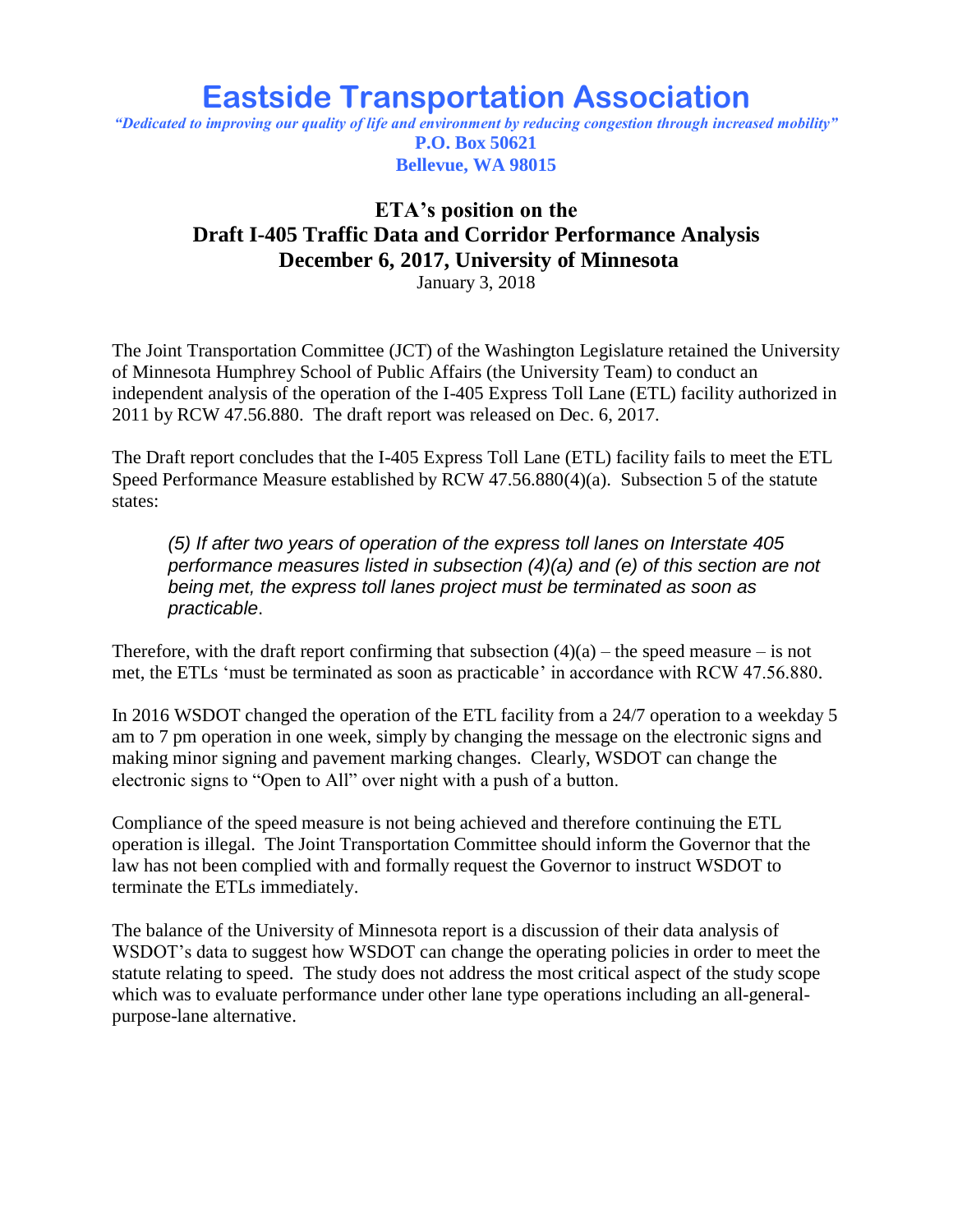The University Team's recommendations are:

- 1. **Change the dynamic toll algorithm.** Likely a good idea to charge more sooner if the goal is to increase congestion in the GP lanes.
- 2. **Segmented tolling.** May be a reasonable option if legal tolls are achieved through legislative action in 2018. Caution is required to prevent additional confusion to an already incredibly complex tolling scheme.
- 3. **Move toward more "open access".** This is a bad idea because it would tend to increase the weaving friction between the ETLs and the general purpose (GP) lanes.
- 4. **Increase the Maximum Toll Rate.** This would unreasonably increase the cost to the ETL users and further increase the congestion in the GP lanes. This is a response to the failure of the tolling scheme to maintain the desired operation of the ETLs. Increasing (or eliminating) the maximum toll would increase the volume and therefore congestion in the GP lanes.
- 5. **Adjust the AM Peak period times.** This appears to be recommendation to improve performance of the ETL's to meet the statutory requirement but at the expense of the GP lanes. It would chase 2+ HOVs into the GP lanes between 9 and 10 am thereby increasing congestion. The Federal Highway Administration (FHWA) rule on HOT lane operation is to operate at least 45 MPH 90% of the time during the **single** am and pm peak hour. WSDOT morphed that to a four hour peak period, and still failed. Now the University Team suggests making it five hours or tweaking the peak period.

The Federal Highway Administration (FHWA) addresses the standard here:

*Degraded Facility - 23 U.S.C. 166(d)(2)*

*A degraded facility is defined as one that does not meet minimum average operating speed of: 45 miles per hour (MPH) for 90 percent of the time over a 180-day monitoring period during morning and evening weekday peak hours (or both), in the case of a HOV facility with a speed limit of 50 MPH or greater;*

- 6. **Extend the second full ETL in each direction.** Certainly, more capacity for the corridor will increase speeds.
- 7. **Add Capacity.** The Approved I-405 Master Plan requires exactly this as approved by the 27 local jurisdictions in the corridor in 2002, memorialized by the FHWA with its Record of Decision in 2003, promised to the taxpayers with the gas tax increases in 2003 and 2005 and as approved by the voters by the rejection of Initiative No. 912 in 2005.
- 8. **Increase transit.** Sound Transit 3 and Metro Connect do this already.